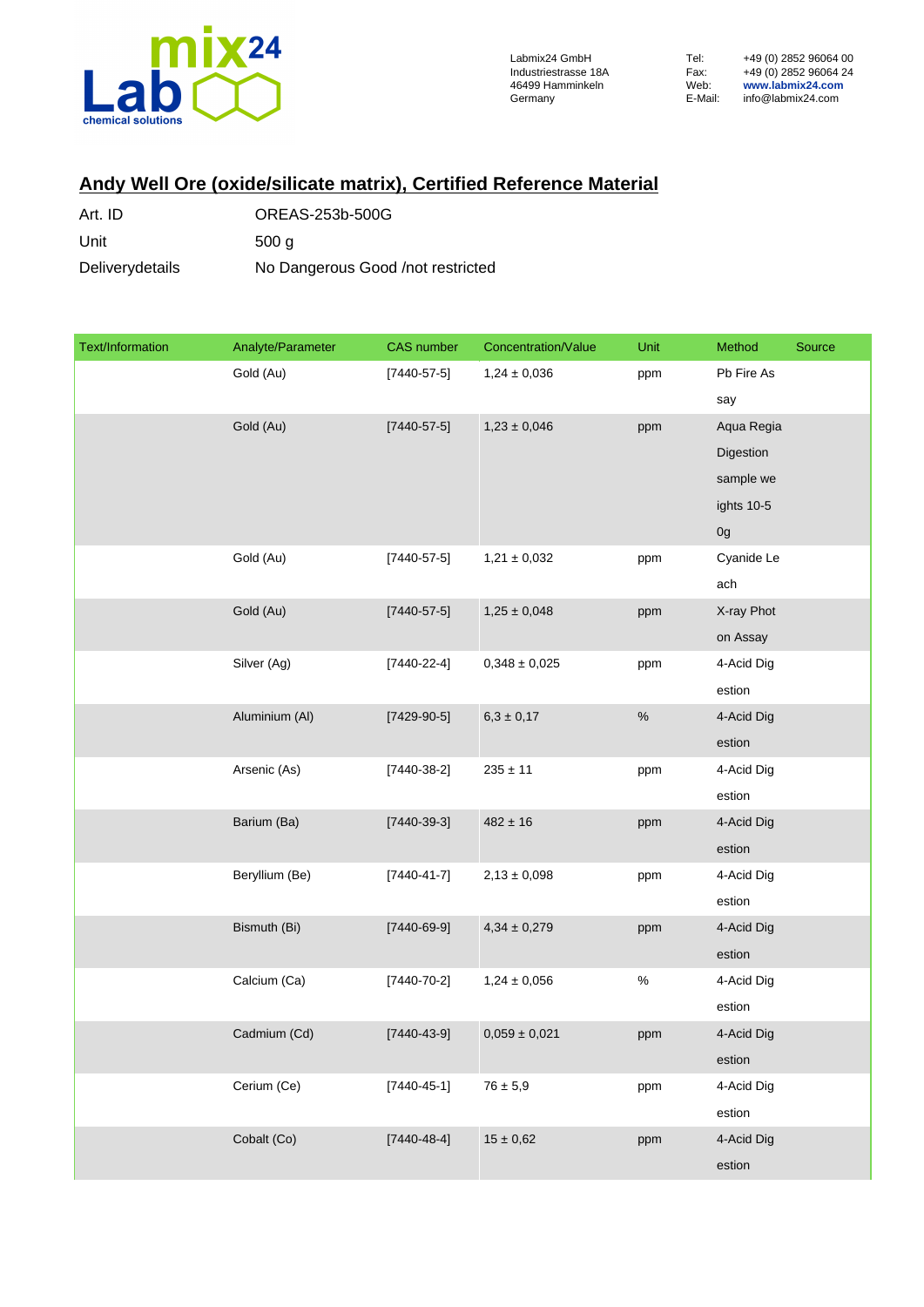

| Chromium (Cr)   | $[7440 - 47 - 3]$ | $120 \pm 16$      | ppm  | 4-Acid Dig |
|-----------------|-------------------|-------------------|------|------------|
|                 |                   |                   |      | estion     |
| Caesium (Cs)    | $[7440 - 46 - 2]$ | $5,06 \pm 0,341$  | ppm  | 4-Acid Dig |
|                 |                   |                   |      | estion     |
| Copper (Cu)     | $[7440 - 50 - 8]$ | $38,6 \pm 2,35$   | ppm  | 4-Acid Dig |
|                 |                   |                   |      | estion     |
| Dysprosium (Dy) | $[7429-91-6]$     | $3,84 \pm 0,337$  | ppm  | 4-Acid Dig |
|                 |                   |                   |      | estion     |
| Erbium (Er)     | $[7440 - 52 - 0]$ | $1,81 \pm 0,24$   | ppm  | 4-Acid Dig |
|                 |                   |                   |      | estion     |
| Europium (Eu)   | $[7440 - 53 - 1]$ | $1,45 \pm 0,099$  | ppm  | 4-Acid Dig |
|                 |                   |                   |      | estion     |
| Iron (Fe)       | $[7439-89-6]$     | $4,02 \pm 0,136$  | $\%$ | 4-Acid Dig |
|                 |                   |                   |      | estion     |
| Gallium (Ga)    | $[7440 - 55 - 3]$ | $17,3 \pm 1,46$   | ppm  | 4-Acid Dig |
|                 |                   |                   |      | estion     |
| Gadolinium (Gd) | $[7440 - 54 - 2]$ | $5,24 \pm 0,418$  | ppm  | 4-Acid Dig |
|                 |                   |                   |      | estion     |
| Hafnium (Hf)    | $[7440 - 58 - 6]$ | $4,33 \pm 0,217$  | ppm  | 4-Acid Dig |
|                 |                   |                   |      | estion     |
| Holmium (Ho)    | $[7440 - 60 - 0]$ | $0,64 \pm 0,047$  | ppm  | 4-Acid Dig |
|                 |                   |                   |      | estion     |
| Indium (In)     | $[7440 - 74 - 6]$ | $0,07 \pm 0,006$  | ppm  | 4-Acid Dig |
|                 |                   |                   |      | estion     |
| Potassium (K)   | $[7440-09-7]$     | $1,74 \pm 0,052$  | $\%$ | 4-Acid Dig |
|                 |                   |                   |      | estion     |
| Lanthanum (La)  | $[7439-91-0]$     | $39,7 \pm 2,75$   | ppm  | 4-Acid Dig |
|                 |                   |                   |      | estion     |
| Lithium (Li)    | $[7439-93-2]$     | $25,5 \pm 1,42$   | ppm  | 4-Acid Dig |
|                 |                   |                   |      | estion     |
| Lutetium (Lu)   | $[7439-94-3]$     | $0,25 \pm 0,021$  | ppm  | 4-Acid Dig |
|                 |                   |                   |      | estion     |
| Magnesium (Mg)  | $[7439-95-4]$     | $1,24 \pm 0,055$  | $\%$ | 4-Acid Dig |
|                 |                   |                   |      | estion     |
| Manganese (Mn)  | $[7439-96-5]$     | $0,032 \pm 0,001$ | $\%$ | 4-Acid Dig |
|                 |                   |                   |      | estion     |
| Molybdenum (Mo) | $[7439-98-7]$     | $2,48 \pm 0,163$  | ppm  | 4-Acid Dig |
|                 |                   |                   |      | estion     |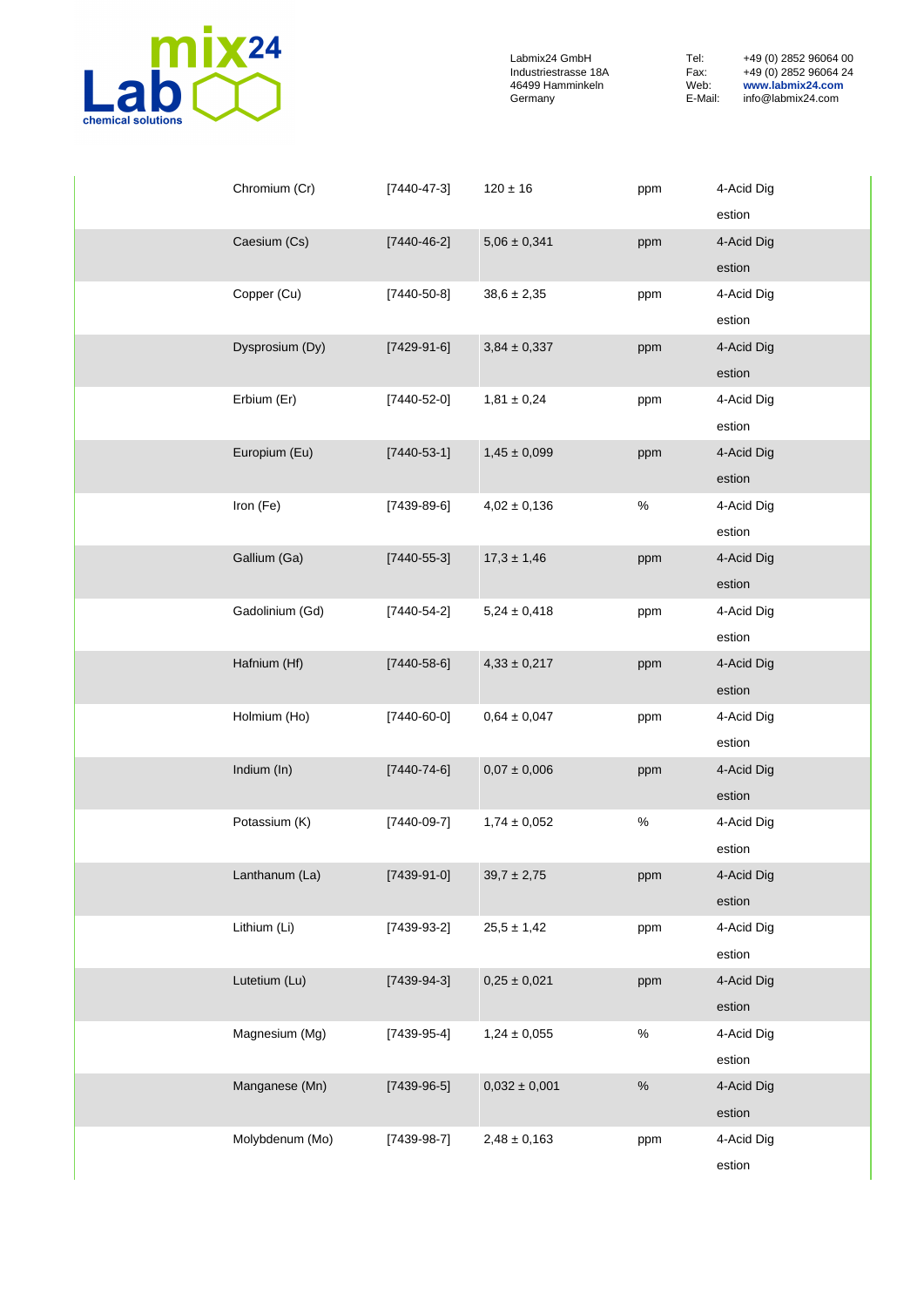

| Sodium (Na)       | $[7440-23-5]$      | $0,645 \pm 0,022$ | $\%$ | 4-Acid Dig |
|-------------------|--------------------|-------------------|------|------------|
|                   |                    |                   |      | estion     |
| Niobium (Nb)      | $[7440-03-1]$      | $18,5 \pm 1,9$    | ppm  | 4-Acid Dig |
|                   |                    |                   |      | estion     |
| Neodymium (Nd)    | $[7440 - 00 - 8]$  | $33,6 \pm 1,33$   | ppm  | 4-Acid Dig |
|                   |                    |                   |      | estion     |
| Nickel (Ni)       | $[7440-02-0]$      | $67 \pm 2,2$      | ppm  | 4-Acid Dig |
|                   |                    |                   |      | estion     |
| Phosphorus (P)    | $[7723 - 14 - 0]$  | $0,068 \pm 0,003$ | $\%$ | 4-Acid Dig |
|                   |                    |                   |      | estion     |
| Lead (Pb)         | $[7439-92-1]$      | $15 \pm 1,4$      | ppm  | 4-Acid Dig |
|                   |                    |                   |      | estion     |
| Praseodymium (Pr) | $[7440 - 10 - 0]$  | $8,99 \pm 0,58$   | ppm  | 4-Acid Dig |
|                   |                    |                   |      | estion     |
| Rubidium (Rb)     | $[7440 - 17 - 7]$  | $93 \pm 4,9$      | ppm  | 4-Acid Dig |
|                   |                    |                   |      | estion     |
| Rhenium (Re)      | $[7440-15-5]$      | < 0,002           | ppm  | 4-Acid Dig |
|                   |                    |                   |      | estion     |
| Sulfur (S)        | $[7704-34-9]$      | $0,021 \pm 0,004$ | $\%$ | 4-Acid Dig |
|                   |                    |                   |      | estion     |
| Antimony (Sb)     | $[7440-36-0]$      | $11,1 \pm 0,8$    | ppm  | 4-Acid Dig |
|                   |                    |                   |      | estion     |
| Scandium (Sc)     | $[7440-20-2]$      | $13,2 \pm 0,83$   | ppm  | 4-Acid Dig |
|                   |                    |                   |      | estion     |
| Selenium (Se)     | $[7782 - 49 - 2]$  | 1,00              | ppm  | 4-Acid Dig |
|                   |                    |                   |      | estion     |
| Samarium (Sm)     | $[7440-19-9]$      | $6,48 \pm 0,468$  | ppm  | 4-Acid Dig |
|                   |                    |                   |      | estion     |
| Tin (Sn)          | $[7440-31-5]$      | $6,92 \pm 0,661$  | ppm  | 4-Acid Dig |
|                   |                    |                   |      | estion     |
| Strontium (Sr)    | $[7440 - 24 - 6]$  | $186 \pm 10$      | ppm  | 4-Acid Dig |
|                   |                    |                   |      | estion     |
| Tantalum (Ta)     | $[7440 - 25 - 7]$  | $1,27 \pm 0,15$   | ppm  | 4-Acid Dig |
|                   |                    |                   |      | estion     |
| Terbium (Tb)      | $[7440-27-9]$      | $0,73 \pm 0,053$  | ppm  | 4-Acid Dig |
|                   |                    |                   |      | estion     |
| Tellurium (Te)    | $[13494 - 80 - 9]$ | $<$ 0,10          | ppm  | 4-Acid Dig |
|                   |                    |                   |      | estion     |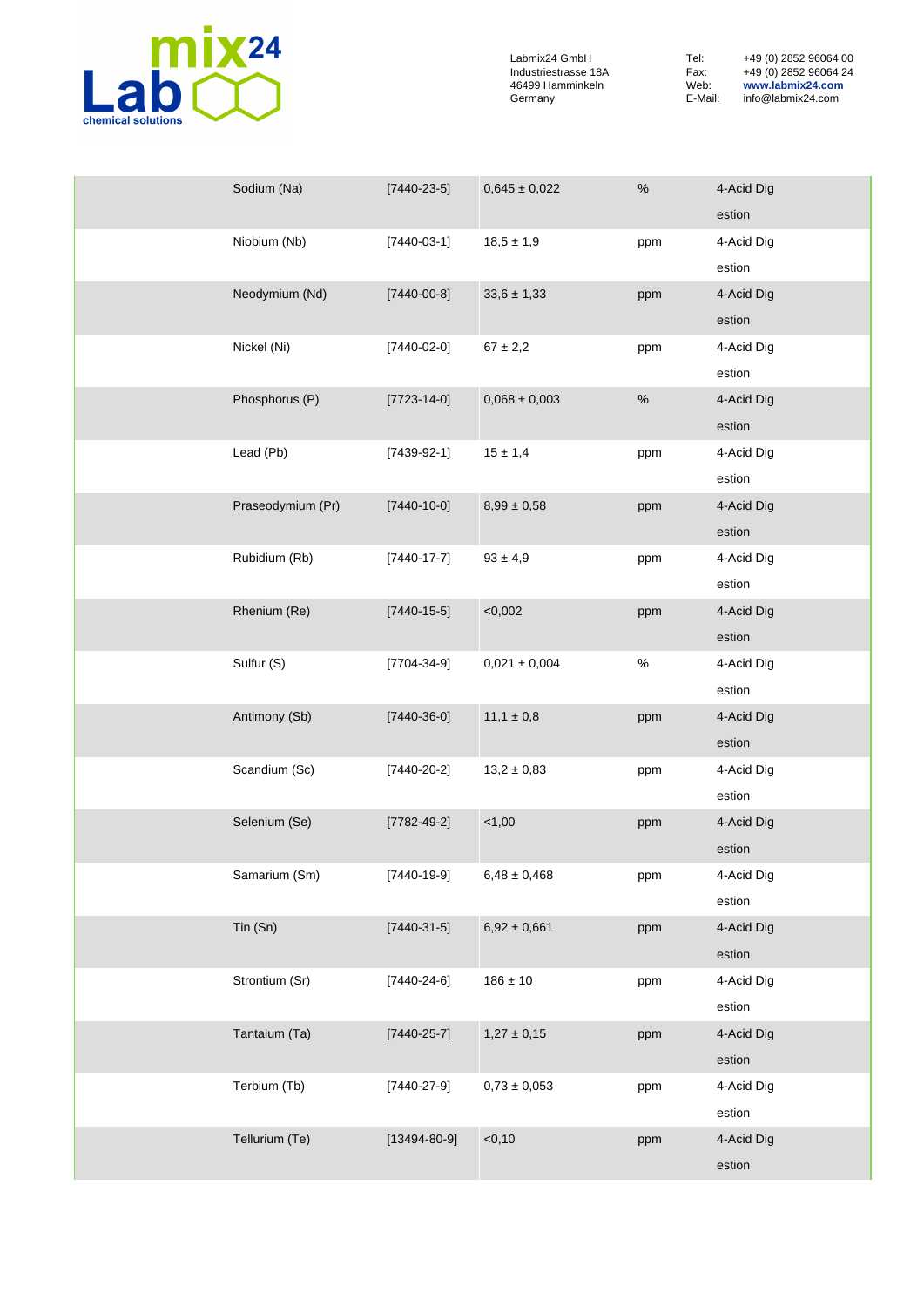

| Thorium (Th)   | $[7440-29-1]$     | $12,9 \pm 0,72$   | ppm  | 4-Acid Dig |
|----------------|-------------------|-------------------|------|------------|
|                |                   |                   |      | estion     |
| Titanium (Ti)  | $[7440-32-6]$     | $0,468 \pm 0,03$  | $\%$ | 4-Acid Dig |
|                |                   |                   |      | estion     |
| Thallium (TI)  | $[7440 - 28 - 0]$ | $0,5 \pm 0,029$   | ppm  | 4-Acid Dig |
|                |                   |                   |      | estion     |
| Thulium (Tm)   | $[7440-30-4]$     | $0,24 \pm 0,02$   | ppm  | 4-Acid Dig |
|                |                   |                   |      | estion     |
| Uranium (U)    | $[7440-61-1]$     | $2,14 \pm 0,133$  | ppm  | 4-Acid Dig |
|                |                   |                   |      | estion     |
| Vanadium (V)   | $[7440-62-2]$     | $90 \pm 4,8$      | ppm  | 4-Acid Dig |
|                |                   |                   |      | estion     |
| Tungsten (W)   | $[7440-33-7]$     | $40,6 \pm 3,01$   | ppm  | 4-Acid Dig |
|                |                   |                   |      | estion     |
| Yttrium (Y)    | $[7440-65-5]$     | $17,2 \pm 1,71$   | ppm  | 4-Acid Dig |
|                |                   |                   |      | estion     |
| Ytterbium (Yb) | $[7440-64-4]$     | $1,64 \pm 0,18$   | ppm  | 4-Acid Dig |
|                |                   |                   |      | estion     |
| Zinc (Zn)      | $[7440-66-6]$     | $73 \pm 2,2$      | ppm  | 4-Acid Dig |
|                |                   |                   |      | estion     |
| Zirconium (Zr) | $[7440-67-7]$     | $157 \pm 9$       | ppm  | 4-Acid Dig |
|                |                   |                   |      | estion     |
| Silver (Ag)    | $[7440 - 22 - 4]$ | $0,286 \pm 0,02$  | ppm  | Aqua Regia |
|                |                   |                   |      | Digestion  |
| Aluminium (AI) | $[7429-90-5]$     | $1,15 \pm 0,165$  | $\%$ | Aqua Regia |
|                |                   |                   |      | Digestion  |
| Arsenic (As)   | $[7440-38-2]$     | $214 \pm 14$      | ppm  | Aqua Regia |
|                |                   |                   |      | Digestion  |
| Boron (B)      | $[7440 - 42 - 8]$ | $<$ 10,0          | ppm  | Aqua Regia |
|                |                   |                   |      | Digestion  |
| Barium (Ba)    | $[7440-39-3]$     | $66 \pm 5,8$      | ppm  | Aqua Regia |
|                |                   |                   |      | Digestion  |
| Beryllium (Be) | $[7440 - 41 - 7]$ | $0,89 \pm 0,1$    | ppm  | Aqua Regia |
|                |                   |                   |      | Digestion  |
| Bismuth (Bi)   | $[7440 - 69 - 9]$ | $3,78 \pm 0,286$  | ppm  | Aqua Regia |
|                |                   |                   |      | Digestion  |
| Calcium (Ca)   | $[7440 - 70 - 2]$ | $0,404 \pm 0,029$ | $\%$ | Aqua Regia |
|                |                   |                   |      | Digestion  |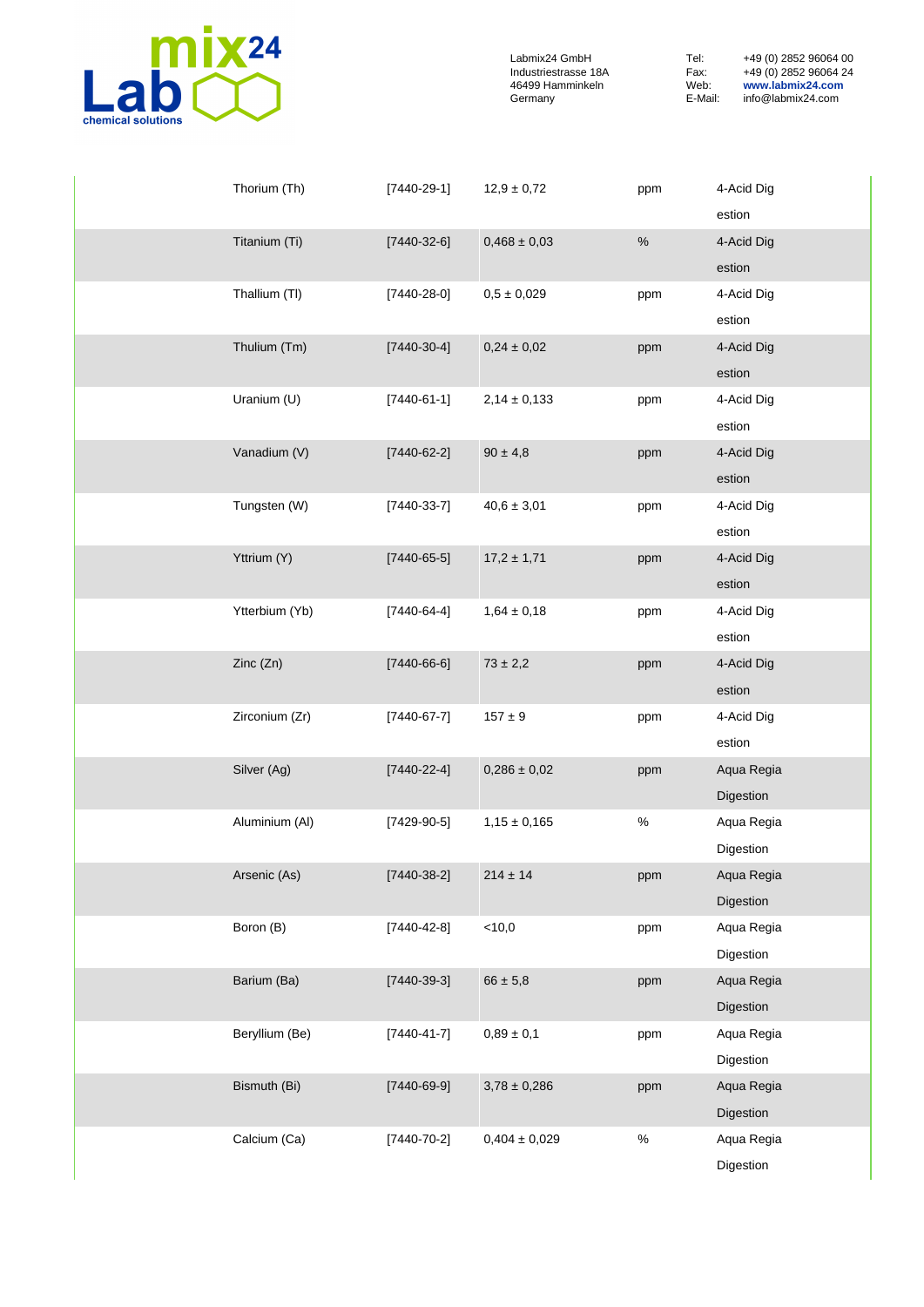

| Cadmium (Cd)    | $[7440 - 43 - 9]$ | $0,04 \pm 0,007$  | ppm  | Aqua Regia              |
|-----------------|-------------------|-------------------|------|-------------------------|
|                 |                   |                   |      | Digestion               |
| Cerium (Ce)     | $[7440 - 45 - 1]$ | $49,7 \pm 4,08$   | ppm  | Aqua Regia              |
|                 |                   |                   |      | Digestion               |
| Cobalt (Co)     | $[7440 - 48 - 4]$ | $11,5 \pm 1,3$    | ppm  | Aqua Regia              |
|                 |                   |                   |      | Digestion               |
| Chromium (Cr)   | $[7440 - 47 - 3]$ | $65 \pm 5,2$      | ppm  | Aqua Regia              |
|                 |                   |                   |      | Digestion               |
| Caesium (Cs)    | $[7440 - 46 - 2]$ | $1,08 \pm 0,17$   | ppm  | Aqua Regia              |
|                 |                   |                   |      | Digestion               |
| Copper (Cu)     | $[7440 - 50 - 8]$ | $33,3 \pm 2,21$   | ppm  | Aqua Regia              |
|                 |                   |                   |      | Digestion               |
| Dysprosium (Dy) | $[7429-91-6]$     | $2,14 \pm 0,174$  | ppm  | Aqua Regia              |
|                 |                   |                   |      | Digestion               |
| Erbium (Er)     | $[7440 - 52 - 0]$ | $0,\!83\pm0,\!07$ | ppm  | Aqua Regia              |
| Europium (Eu)   |                   | $0,88 \pm 0,09$   |      | Digestion<br>Aqua Regia |
|                 | $[7440 - 53 - 1]$ |                   | ppm  | Digestion               |
| Iron (Fe)       | $[7439-89-6]$     | $3,05 \pm 0,184$  | $\%$ | Aqua Regia              |
|                 |                   |                   |      | Digestion               |
| Gallium (Ga)    | $[7440 - 55 - 3]$ | $3,99 \pm 0,48$   | ppm  | Aqua Regia              |
|                 |                   |                   |      | Digestion               |
| Gadolinium (Gd) | $[7440 - 54 - 2]$ | $3,37 \pm 0,47$   | ppm  | Aqua Regia              |
|                 |                   |                   |      | Digestion               |
| Germanium (Ge)  | $[7440 - 56 - 4]$ | $<$ 0,10          | ppm  | Aqua Regia              |
|                 |                   |                   |      | Digestion               |
| Hafnium (Hf)    | $[7440 - 58 - 6]$ | $0,\!52\pm0,\!11$ | ppm  | Aqua Regia              |
|                 |                   |                   |      | Digestion               |
| Mercury (Hg)    | $[7439-97-6]$     | $0,039 \pm 0,012$ | ppm  | Aqua Regia              |
|                 |                   |                   |      | Digestion               |
| Holmium (Ho)    | $[7440-60-0]$     | $0,34 \pm 0,04$   | ppm  | Aqua Regia              |
|                 |                   |                   |      | Digestion               |
| Indium (In)     | $[7440 - 74 - 6]$ | $0,022 \pm 0,003$ | ppm  | Aqua Regia              |
|                 |                   |                   |      | Digestion               |
| Potassium (K)   | $[7440-09-7]$     | $0,191 \pm 0,032$ | $\%$ | Aqua Regia              |
|                 |                   |                   |      | Digestion               |
| Lanthanum (La)  | $[7439-91-0]$     | $25\pm2,5$        | ppm  | Aqua Regia              |
|                 |                   |                   |      | Digestion               |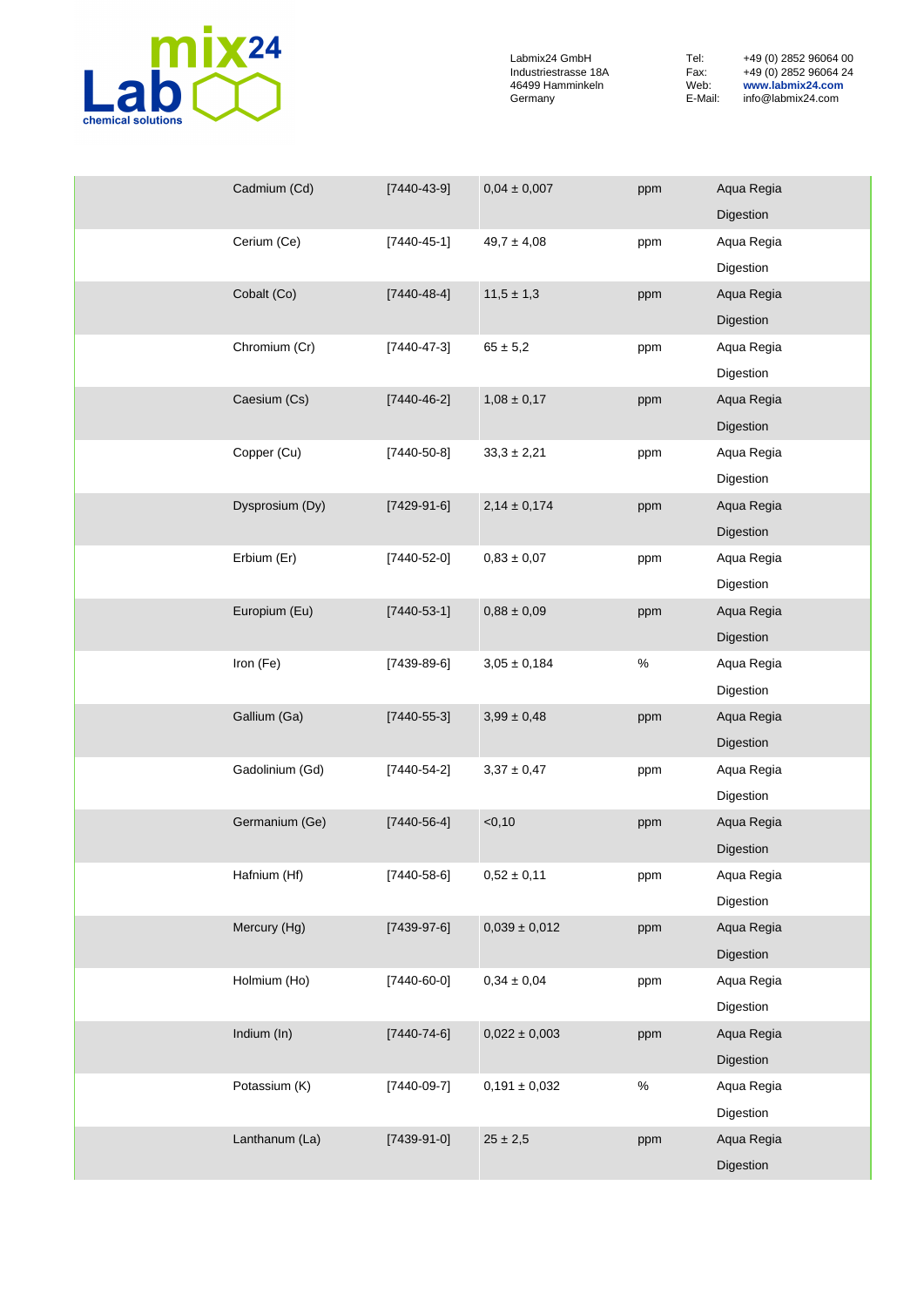

| Lithium (Li)      | $[7439-93-2]$     | $8,16 \pm 1,08$     | ppm  | Aqua Regia |
|-------------------|-------------------|---------------------|------|------------|
|                   |                   |                     |      | Digestion  |
| Lutetium (Lu)     | $[7439-94-3]$     | $0,\!079\pm0,\!006$ | ppm  | Aqua Regia |
|                   |                   |                     |      | Digestion  |
| Magnesium (Mg)    | $[7439-95-4]$     | $0,\!572\pm0,\!048$ | $\%$ | Aqua Regia |
|                   |                   |                     |      | Digestion  |
| Manganese (Mn)    | $[7439-96-5]$     | $0,019 \pm 0,002$   | $\%$ | Aqua Regia |
|                   |                   |                     |      | Digestion  |
| Molybdenum (Mo)   | $[7439-98-7]$     | $2,05 \pm 0,134$    | ppm  | Aqua Regia |
|                   |                   |                     |      | Digestion  |
| Sodium (Na)       | $[7440-23-5]$     | $0,136 \pm 0,009$   | $\%$ | Aqua Regia |
|                   |                   |                     |      | Digestion  |
| Niobium (Nb)      | $[7440-03-1]$     | $0,4 \pm 0,08$      | ppm  | Aqua Regia |
|                   |                   |                     |      | Digestion  |
| Neodymium (Nd)    | $[7440 - 00 - 8]$ | $23.3 \pm 3$        | ppm  | Aqua Regia |
|                   |                   |                     |      | Digestion  |
| Nickel (Ni)       | $[7440-02-0]$     | $54\pm3.8$          | ppm  | Aqua Regia |
|                   |                   |                     |      | Digestion  |
| Phosphorus (P)    | $[7723 - 14 - 0]$ | $0,051 \pm 0,002$   | $\%$ | Aqua Regia |
|                   |                   |                     |      | Digestion  |
| Lead (Pb)         | $[7439-92-1]$     | $9,41 \pm 0,765$    | ppm  | Aqua Regia |
|                   |                   |                     |      | Digestion  |
| Palladium (Pd)    | $[7440 - 05 - 3]$ | $<$ 10,0            | ppb  | Aqua Regia |
|                   |                   |                     |      | Digestion  |
| Praseodymium (Pr) | $[7440 - 10 - 0]$ | $5,72 \pm 0,58$     | ppm  | Aqua Regia |
|                   |                   |                     |      | Digestion  |
| Rubidium (Rb)     | $[7440 - 17 - 7]$ | $11,6 \pm 1,7$      | ppm  | Aqua Regia |
|                   |                   |                     |      | Digestion  |
| Rhenium (Re)      | $[7440 - 15 - 5]$ | < 0,001             | ppm  | Aqua Regia |
|                   |                   |                     |      | Digestion  |
| Sulfur (S)        | $[7704 - 34 - 9]$ | $0,018 \pm 0,003$   | $\%$ | Aqua Regia |
|                   |                   |                     |      | Digestion  |
| Antimony (Sb)     | $[7440-36-0]$     | $8,25\pm0,9$        | ppm  | Aqua Regia |
|                   |                   |                     |      | Digestion  |
| Scandium (Sc)     | $[7440 - 20 - 2]$ | $3,83 \pm 0,336$    | ppm  | Aqua Regia |
|                   |                   |                     |      | Digestion  |
| Selenium (Se)     | $[7782 - 49 - 2]$ | < 1,00              | ppm  | Aqua Regia |
|                   |                   |                     |      | Digestion  |